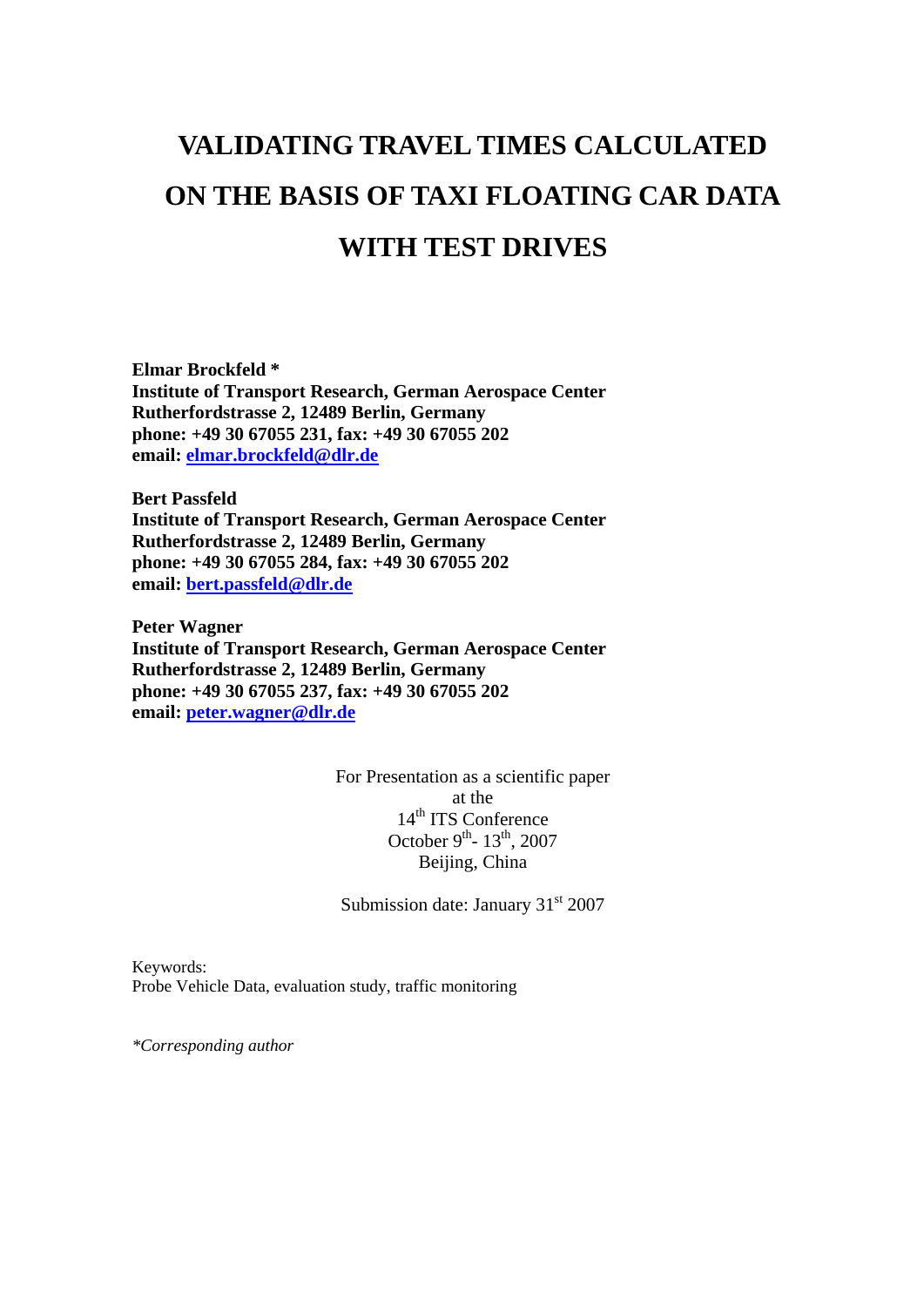Abstract. In contrast to traditional traffic sensors like induction loops, the position data from fleets of Probe Vehicles are an excellent technology to determine travel times which are needed for information and route guidance systems. This contribution describes an application of a taxi-PVD system in Hamburg with about 700 taxis. Here, an information system was set up which delivers travel times accessible via internet. The information is validated with test drives of independent vehicles driving on the routes. It is demonstrated that a taxi-PVD system like this is able to deliver reliable information about travel times.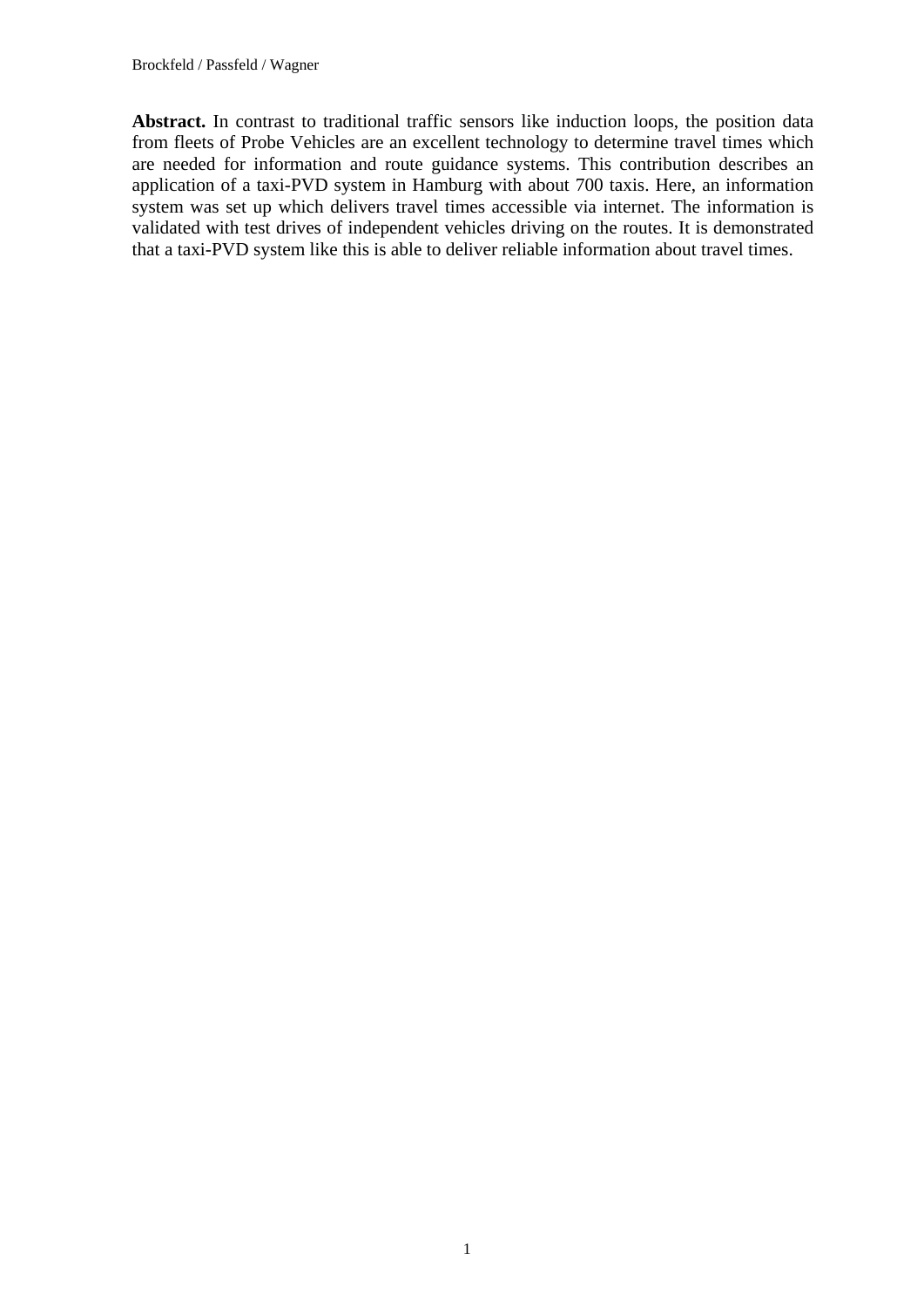## **INTRODUCTION**

Traffic monitoring using "Probe Vehicle Data" (PVD) has become an important issue of transport research recently. There are three reasons for this: First, new popular mobility services require such data which are not available with already established data collection technologies like inductive loops, infrared sensors or video images. Especially the boom of navigation devices drives an increasing demand for true and up-to-date travel time information not observable with conventional measuring methods. Second, a lot of communities suffer from heavy traffic on one hand and very short resources for additional infrastructure investments on the other hand. And third, more and more fleet operators use positioning techniques to manage their vehicles producing some kind of Floating Car Data as a side effect with nearly zero additional costs.

The probe vehicle data technology (PVD) is a relatively new approach to collect traffic data. In contrast to usual approaches vehicles which float with the traffic stream are used as sensors to give information about the traffic states. In recent years, the Institute for Transportation Research (IVF) has developed algorithms and technologies to exploit these data, especially taxi-fleets have been used in several applications as probe vehicles.

The quality of this new sensor is - by now - not extensively analysed. The big challenge is that in contrast to usual traffic sensors only the data of a small amount of vehicles can be used to represent the traffic state of a complete traffic stream. Thiessenhusen et al did some first analysis of travel times on urban roads on the basis of some hundred probe vehicles in some cities (see (1)). Recently Jang et al presented analyses concerning the optimum number of probe vehicles to get reliable travel times in Seoul (see (2)).

This paper describes the set up of a taxi-PVD system with about 700 taxis in Hamburg, Germany, and a small measurement campaign with independent vehicles. This campaign was used to assess the reliability of the calculated travel times using such an approach. A description of the basic taxi-PVD system and the concrete set-up in Hamburg is described in section 1. The design of the measurement campaign with two test vehicles is described in section 2, followed by the main results in section 3. Finally, the conclusions are presented in section 4.

## **THE TAXI-PVD SYSTEM**

The taxi-PVD system was developed by the institute (IVF) and has been implemented in various cities in Europe and Asia (see  $(3)$ ,  $(4)$ ,  $(5)$  for some examples). The main output of the system, which is travel times on the links of the network under surveillance, is used in web applications where the traffic states of a whole city are being displayed in a map (see (6), (7)). Since detailed travel times are available, the data can in principle be used for other information services and traffic management purposes.

So far, the basic data sources for these systems are taxis which are equipped with GPS devices. The basic structure of the system is displayed in figure 1. The GPS data of the taxis are sent to the taxi headquarter, which sends them to the PVD-server of the institute. There the data are processed and used for mobility services like a traffic state map in the internet.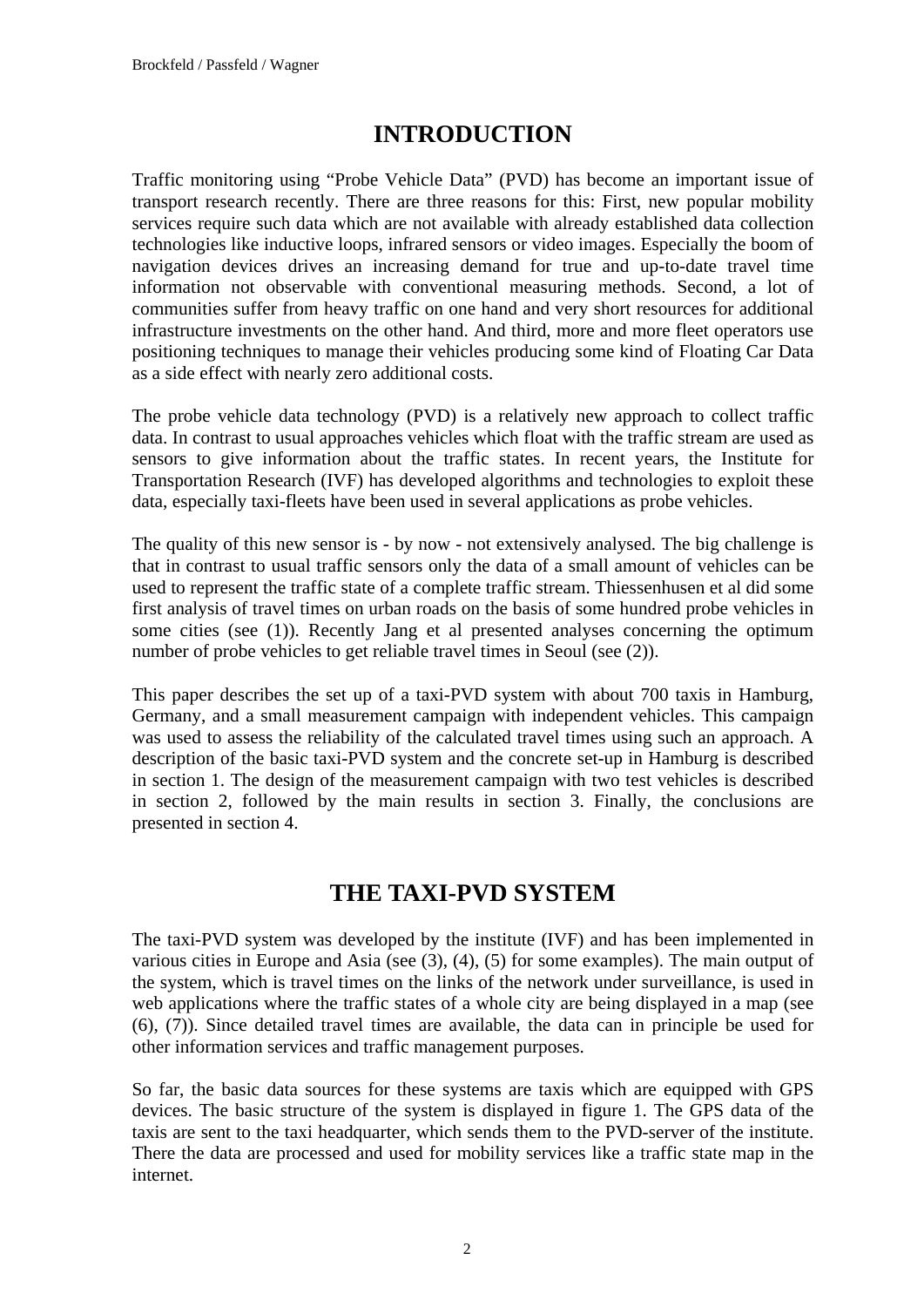

In Hamburg about 700 taxis are collecting traffic data for the system. The data are sent in real-time and are used primarily for the dispatching system of the taxi headquarter, which uses the information to assign carriage orders to the taxis in a quick and fair way. The GPS positions are sent by any taxi periodically to the headquarters. The cycle times of the positioning are limited by the bandwidth of the communication channel and vary between about 20 seconds and 5 minutes - in most cases up to 3 minutes - dependent on the status of the individual taxi, which may be "searching for people to carry", "carrying people to destination" and so on. The collected GPS positions are sent then every 10 minutes to the server of the institute, which calculates the traffic state on each street segment of the network and creates a traffic state map out of it. The GPS positions together with the identifiers of the taxis are put together to form individual vehicle trajectories and these trajectories are matched to a commercial digital map. In particular, if the positions of two subsequent GPS values of a taxi are far away, a routing algorithm (like Dijkstra's shortest path algorithm (8)) tries to identify the most likely route the taxi drove and assigns the corresponding travel times to the connecting links. This way, travel times can be assigned to each single link in the street network where taxis recently drove. Of course, all data are filtered for bad GPS signals (caused, e.g., by clouding or multi path signals) and implausible values in the data sources and the calculated results. Furthermore, data are filtered to eliminate non-representative data. These occur when taxis are allowed to use special bus lanes or the taxis are picking up / dropping off a passenger. Altogether, roughly 10-20 % of the data have to be discarded.

The resulting travel times on each street segment are then used to display maps which show the recent traffic states or - more important here - typical routes in a city which can be monitored concerning their travel times. Of course, the taxis are not always driving a complete route to be monitored, but parts of it. Thus, because typically not for every time and place recent taxi data are present, a historical travel time database - which contains daily variations - is used to supplement those links which have no recent data available.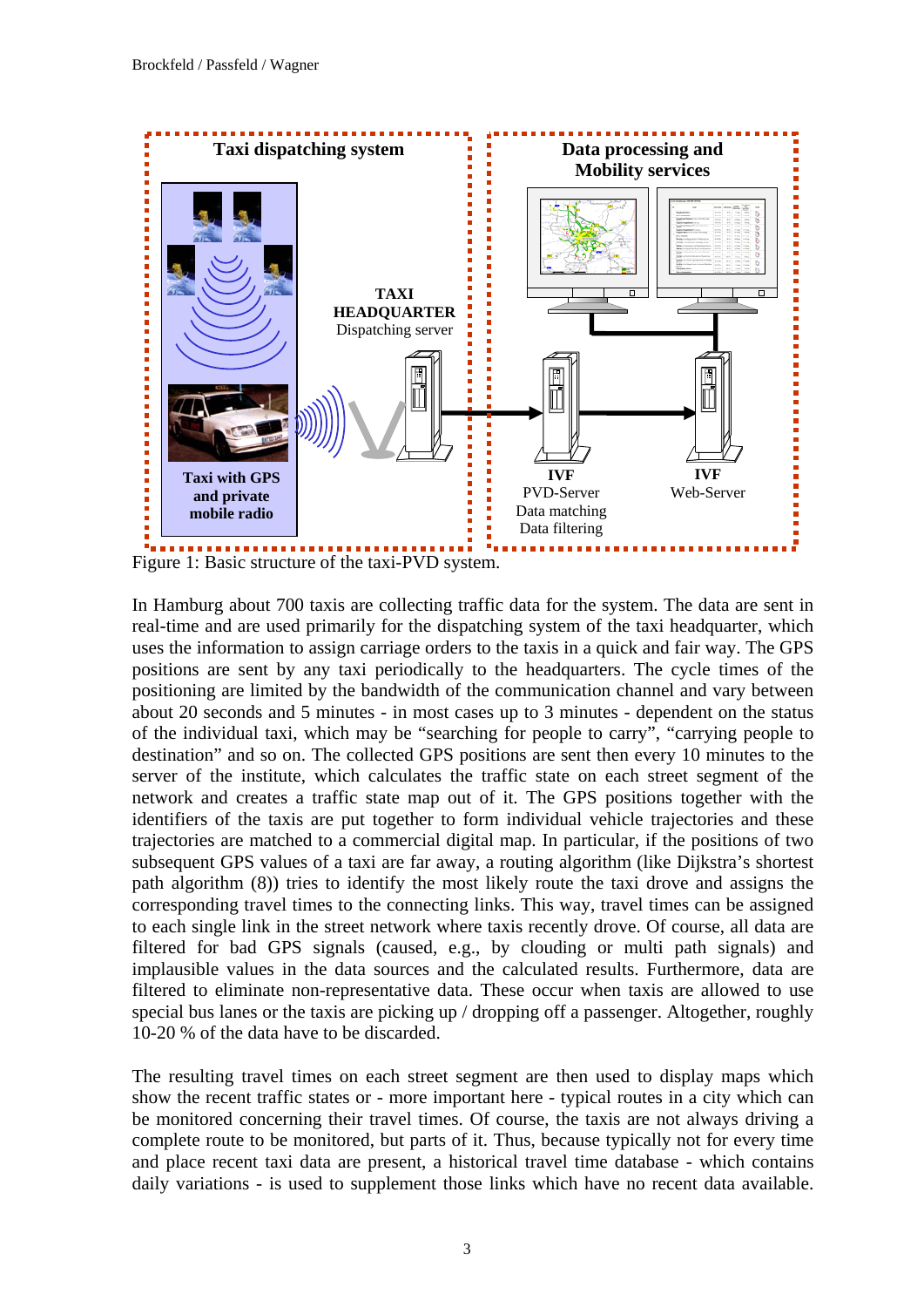This way routes can be monitored at every time, typically with the additional information about the recent coverage by PVD on the links of the route.

The travel time monitoring solution for Hamburg is as shown in figure 2. The recent travel times on the routes are displayed together with the difference to the normally expected travel time, a coverage value and the information about the age of the most recent data obtained for a route. The website is updated every 10 minutes and in case of significant deviations from the normal traffic states, the corresponding values are highlighted by red colour (see figure 2, route 3 f. ex.).

|    | Aktuelle Fahrzeiten auf wichtigen Reuten                                       | Last data cove-        |             | recent                        | difference to                                        |               |
|----|--------------------------------------------------------------------------------|------------------------|-------------|-------------------------------|------------------------------------------------------|---------------|
| Н. | Letzte Aktrailderung: 20.04.2006 13:18 Uhr<br>Route                            | letzte<br><b>Datan</b> | rage<br>Abd | aktuelle<br><b>Fehrzeiten</b> | travel times normal<br><b>Olfferenz zu</b><br>nermel | <b>Grafik</b> |
| 1  | Riesen (B 431) ble Cityrand<br><b>Gilliernter)</b>                             | 1317                   | 97%         | 31 45 min                     | <u>- 230 min l</u>                                   |               |
|    | Cityrand (Millerntor) bis Rissen<br>843D                                       | 1316                   | <b>67%</b>  | 31 M min                      | - 715 min                                            |               |
| 2  | <b>B4 ven Stellingen (AS</b><br>Stellingen) bis Cityrand<br><b>Millernter)</b> | 1317                   | 64%         | 1500 min.                     | - 1:15 min l                                         |               |
|    | <b>B4 ven Cityrand fillillernter)</b><br>ble Stollingon (AS Stellingon)        | 13:15                  | 100%        | 1645 min                      | $+230$ min                                           |               |
|    | <b>Cityrand (Dammior) life</b><br><b>Schneisen (AS Schneisen)</b>              | 13:16                  | 94%         | 2100 min                      | +16mml                                               |               |
| з  | Schneisen (AS Schneisen) bis<br><b>Cityrand (Dammtor)</b>                      | 13:12                  | 59%         | 23:30 mln                     | $+540$ min                                           |               |
| Ł  | Flugirafunduocka 1 (West):<br><b>Flughafen bis Innenstadt</b>                  | 1316                   | 97%         | 2315 min                      | $-100$ min                                           |               |
|    | Flughafenstrecke 1 (West:<br><b>Innestadt ble Finghafen</b>                    | 13:16                  | 92%         | 2316 min                      | 1:46 min                                             |               |
| s  | Flughafenstrocks 2 (Mitte):<br><b>Flughafon bis Innonstadt</b>                 | <b>13:16</b>           |             |                               |                                                      |               |

Figure 2: Display of recent travel times on important routes [\(www.verkehrsinfo.hamburg.de\)](http://www.verkehrsinfo.hamburg.de/).

Looking into detail exemplarily for the results of a single route in figure 3, it can be seen that the calculated travel times are of course fluctuating, but seem to be reliable. The averages of the typical weekdays were calculated from a three month period. They show a daily variation on workdays with a morning peak from about 7 to 10 A.M. The following broad afternoon peak reaches its end at about 7 P.M.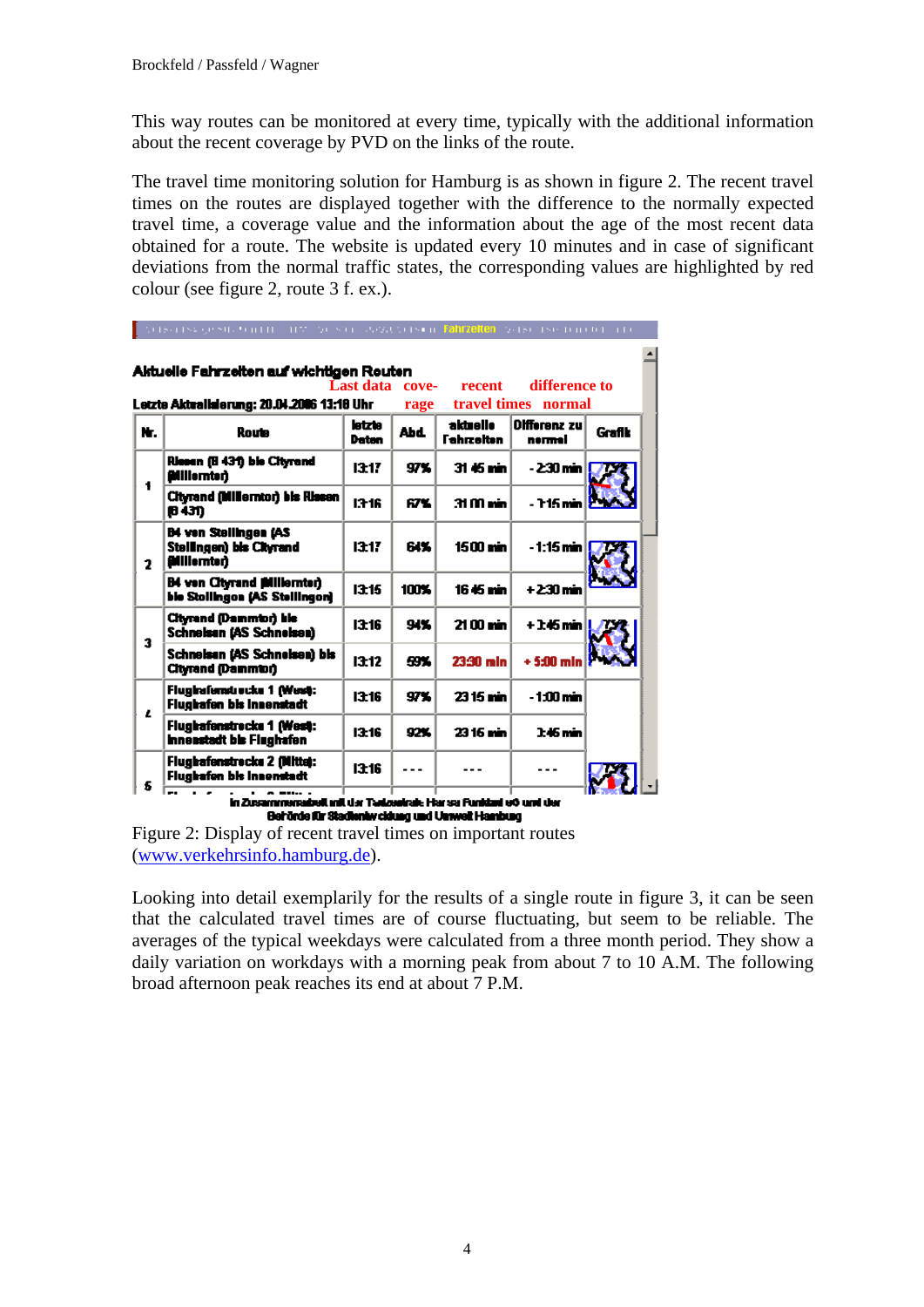

Figure 3: Typical daily variations on a route aggregated to weekdays.

By analysing the distribution around the averaged weekday values, the variations of the travel times becomes apparent. Figure 4 shows an example for the Wednesdays on a route. The average standard deviation to the 15-minute averages is about 1.8 minutes, which means a variation coefficient of about 10 %. Thus, a variation of 20 % is given in the travel times.



Figure 4: Daily variation curve for Wednesdays on Route 3-1 together with the 15-min averages on single Wednesdays in a three month period.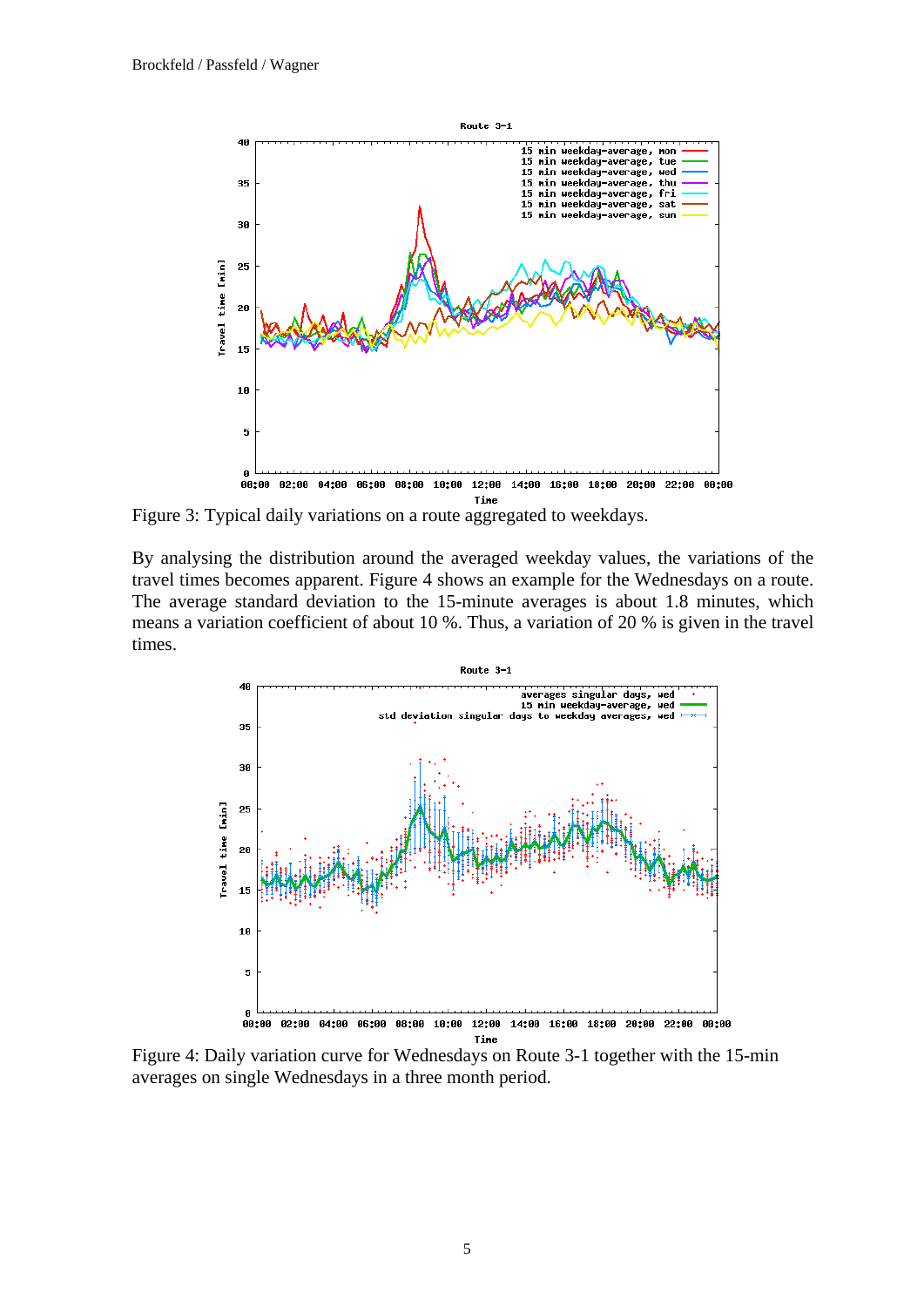## **MEASUREMENT CAMPAIGN**

#### **MEASURING TRAVEL TIMES ON DEFINED ROUTES**

The goal of the measurement campaign was to validate the information about the travel times on the routes which are presented in the internet at [www.verkehrslage.hamburg.de.](http://www.verkehrslage.hamburg.de/) On the website twelve routes were already defined to be of big interest for the citizens. These are typical arterials towards/from the city center and ring roads. Out of these, seven routes were taken for the test drive campaign. The drivers were told to follow the given routes precisely.

The definition and numeration of the corridors is shown in table 1, following the notation on the website. Most routes are roughly 10 km in length, which will be long enough to provide and measure realistic travel times. The number of a corridor is composed here from the route number and a digit "1" or "2", where "1" is typically the direction towards the city center (routes 3,4,5,6 and 7) or in case of ring roads (routes 11 and 12) the clockwise driving direction ("2" directions from city center or against clock). The exact route definitions are shown in table 1. Note, that the routes 4, 5 and 6 are a set of alternative routes from the city center to the airport. Especially in the area of the airport some short route segments are identical. Route 5 is at every day only opened for corridor 5-1 (towards center) from 4 A.M. to 12 A.M. and for corridor 5-2 from 12 A.M. to 4 A.M.<br>  $\frac{1}{\sqrt{2}}$  Institution verkenis timeng and Fahrzeugsteuering, Berlin 18.3 km



Figure 4: The seven routes which were to drive by the test drivers.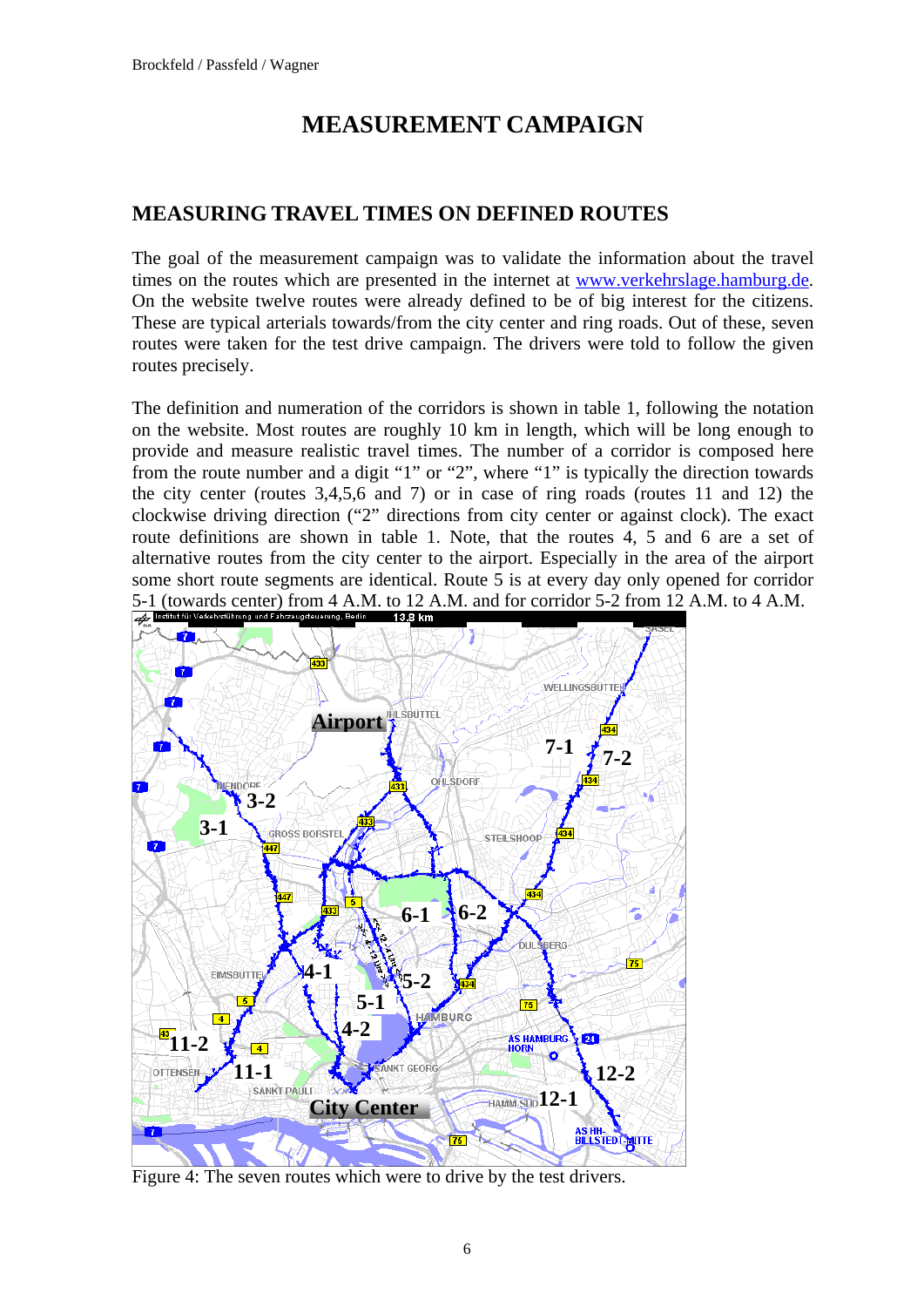| Route-<br>nr.  | Corridor-<br>nr. | Length<br>(km) | <b>Description</b>                                                                                                                            |  |  |
|----------------|------------------|----------------|-----------------------------------------------------------------------------------------------------------------------------------------------|--|--|
| 3              | $3-1$            | 9.8            | Schnelsen (AS Schnelsen) to border of city center (Dammtor / Stephansplatz) via<br>B447 and Grindelallee                                      |  |  |
|                | $3 - 2$          | 9.8            | Border of city center (Dammtor / Stephansplatz) to Schnelsen (AS Schnelsen)                                                                   |  |  |
| $\overline{4}$ | $4 - 1$          | 9.7            | Airport gateway to city center (Jungfernstieg / Ballindamm), west route via B433<br>and Rothenbaumchaussee                                    |  |  |
|                | $4 - 2$          | 11.1           | City center (Jungfernstieg / Ballindamm) to airport access, west route                                                                        |  |  |
| 5              | $5 - 1$          | 10.3           | Airport gateway to city center (Ballindamm / Jungfernstieg), middle route via<br>B433, Rathenaustraße, Bebelallee and Sierichstraße           |  |  |
|                | $5 - 2$          | 11.2           | City center (Ballindamm / Jungfernstieg) to airport access, middle route                                                                      |  |  |
| 6              | $6 - 1$<br>10.5  |                | Airport gateway to city center (Ballindamm / Jungfernstieg), east route via<br>Sengelmannstraße, Saarlandstraße and Adolph-Schönfelder-Straße |  |  |
|                | $6 - 2$          | 11.4           | City center (Ballindamm / Jungfernstieg) to airport access, east route                                                                        |  |  |
| 7              | $7-1$            | 13.1           | B 434 from Sasel (Ring 3) to border of city center (Ferdinandstor)                                                                            |  |  |
|                | $7-2$            | 13.1           | B 434 from border of city center (Ferdinandstor) to Sasel (Ring 3)                                                                            |  |  |
| 11             | $11 - 1$<br>9.6  |                | Ring 2 (West) from Altona to city north (Railway station Altona to east<br>intersection Überseering)                                          |  |  |
|                | $11-2$           | 9.6            | Ring 2 (West) from city north to Altona (east intersection Überseering to railway<br>station Altona)                                          |  |  |
| 12             | $12-1$<br>9.0    |                | Ring 2 (Ost) from city north to Billstedt (east intersection Überseering to<br>Schiffbeker Weg)                                               |  |  |
|                | $12 - 2$         | 9.0            | Ring 2 (Ost) from Billstedt to city north (Schiffbeker Weg to east intersection<br>Überseering)                                               |  |  |

Table 1: Description of the chosen corridors.

#### **MEASUREMENT PROCEDURE AND PREPARATION OF OBTAINED DATA**

To evaluate the travel times calculated by the taxi-PVD system, two vehicles (denoted as "MFZ" in the following) were driving during two days on the routes as defined in 2.1. This happened on Tuesday, 14.3.2007 and Wednesday, 15.3.2007, respectively. On each day the vehicles drove from 9 A.M. to 6 P.M. along the defined routes. At each time the two vehicles drove different routes. The following table 2 gives an overview on the distribution of the corridor on the vehicles and days. As can be seen, the amount of test drives on each route is between 3 and 9, which will make it possible to compare some travel times obtained for each route.

| MFZ | Day        | Weekday   | <b>Daytime</b> | corridors          | <b>Amount of test</b><br>drives      |
|-----|------------|-----------|----------------|--------------------|--------------------------------------|
| A   | 14.03.2006 | Tuesday   | morning        | 51 und 62          | each 3                               |
|     |            |           | afternoon      | 52 und 61          | each 5                               |
| B   | 14.03.2006 | Tuesday   | whole day      | 41 und 42          | 8 on corridor 41<br>9 on corridor 42 |
| A   | 15.03.2006 | Wednesday | whole day      | 111, 112, 121, 122 | each 5                               |
| B   | 15.03.2006 | Wednesday | morning        | 71 und 72          | each 4                               |
|     |            |           | afternoon      | 31 und 32          | each 6                               |

Table 2: Cover of corridor drives (73 in total).

The vehicles were equipped with GPS-data loggers of type "Royaltek BlueGPS RBT 3000" which can store up to 32000 data sets in the NMEA file format. The frequency of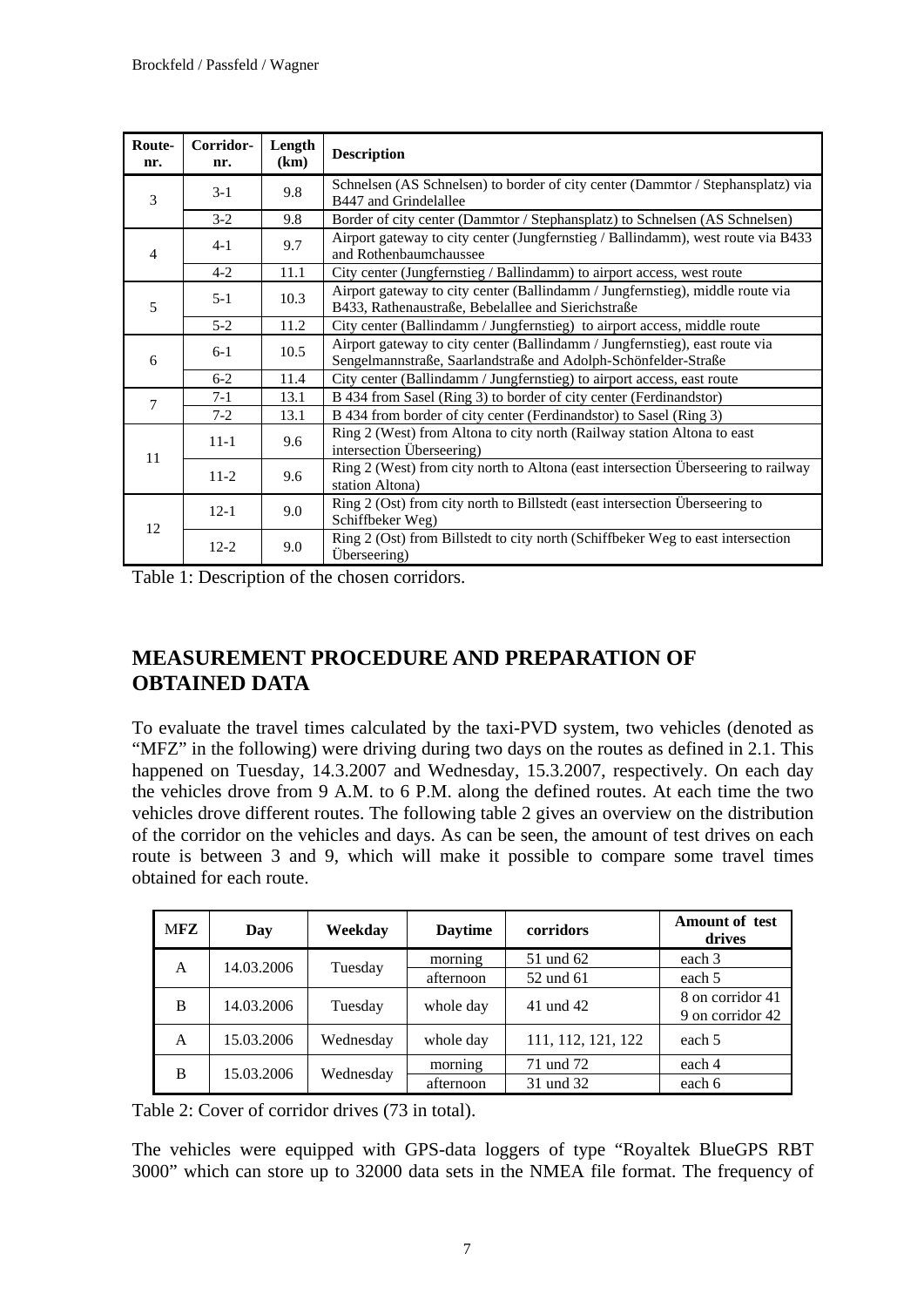logging was set to five seconds, which gave finally about 4900 data sets (about 6.8 hours) from each vehicle for each day. Thus, in total 27 hours of data could be taken for the analyses.

The raw data obtained from the GPS-loggers were split into single trajectories according to the defined corridors. Thus, the complete data collected for a corridor (as displayed in figure 5, left) were split into trajectories which are defined as a sequence of GPS positions covering a complete route in one direction. Figure 5 (right) shows an example for a resulting trajectory in the segment of the route.

To calculate the travel times from this data set, the trajectories have been split manually with the help of a visualisation program (display similar to that in figure 5). Trajectories were split exactly at the positions were a route begins/ends and the according time stamps were taken for the direct calculation of a travel time.

In total, the collected GPS data were split to 73 single trajectories. One of them was not used because the driver left the prescribed route. As can be seen in figure 5 and the overview in figure 6, the GPS signals show a very good positioning and can be taken as reliable.



Figure 5: Collected GPS data on a segment of route 4. Complete GPS data collected (left) and example of a single trajectory (right) taken for the travel time calculation.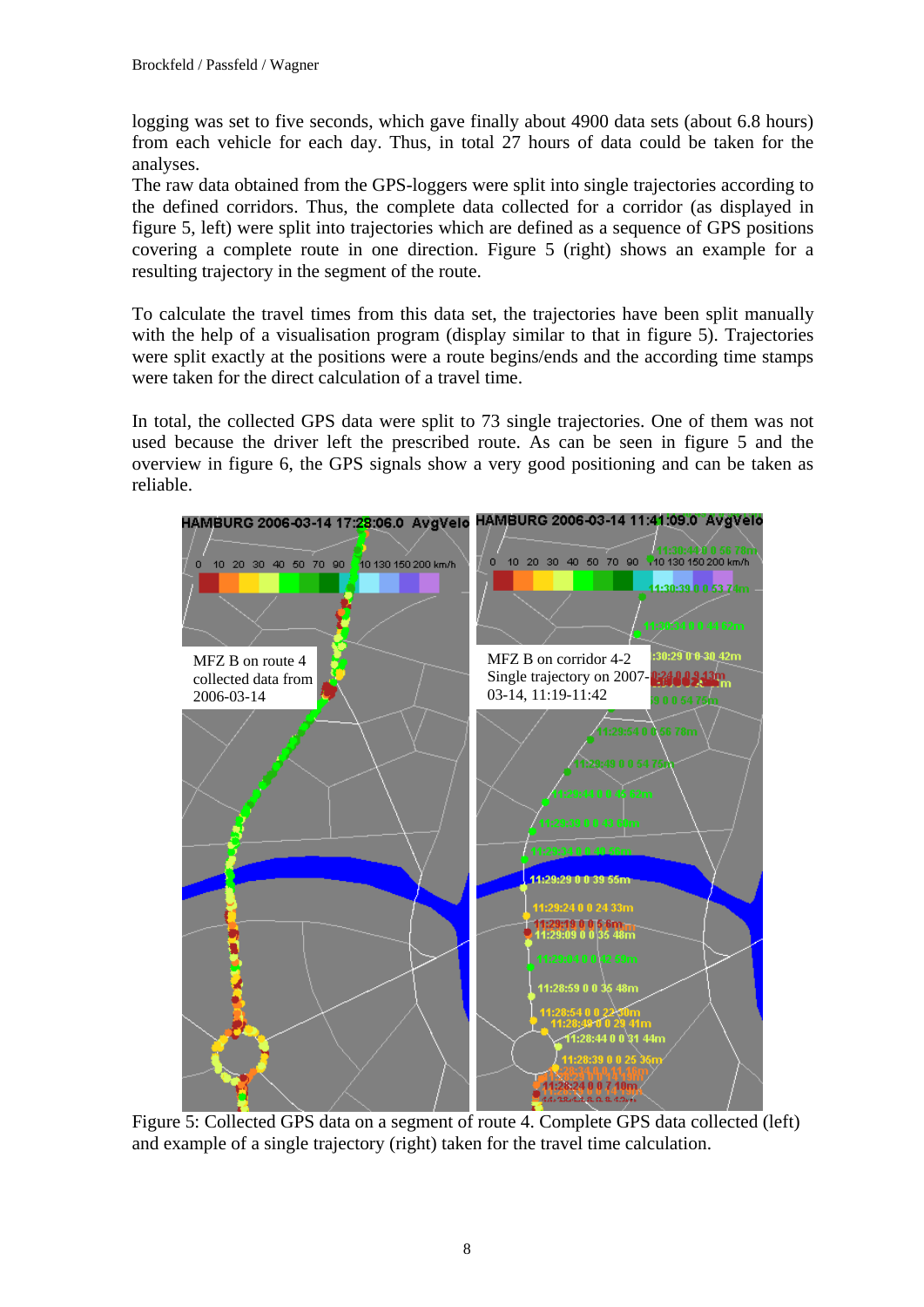

Figure 6: Collected GPS data on the seven defined routes (the red circle marks an inadvertent aberration during the campaign on corridor 11-1)

## **VALIDATION OF THE TAXI-PVD SYSTEM**

The validation of the taxi-PVD system with the test drive data is presented in two ways. First, a visual verification is presented in figures 8 to 14 which plot the measured travel times against the current and historic travel time values calculated from the taxi-PVD system. Second, the whole results are statistically analysed.

Figures 8 to 14 show visually the complete results for all days and all routes. In general, the typical situation (historical information) which should be expected on that day is shown and the real situation at the corresponding day as measured by the taxi-PVD system and the test drives are shown. In detail, the 15-minute averages on each single day are displayed together with the average values over all corresponding weekdays of a three month period. In addition to that, the standard deviation is shown to give an insight into the variation. Finally, the daily variation curve of the actual day calculated from the taxi-PVD system is shown and compared with the travel times resulted from the test drives. As already described in section 1, for the street segments of a route where no current data were present, historical values were taken to calculate the complete current travel time on a route.

As can be seen in figures 8 to 14, the visual comparison between taxi-PVD and the test drives shows that:

- In general, there is a good match between the travel time data from the test drives and the travel times as calculated by the taxi-PVD system.
- In most cases, the test drives match relatively good with the historical information.
- In some cases the current situation is not matched, but relatively good historical information (figure 8, route 5-1). That may occur if a jammed situation is detected by the taxis at segments the test driver already passed some minutes before.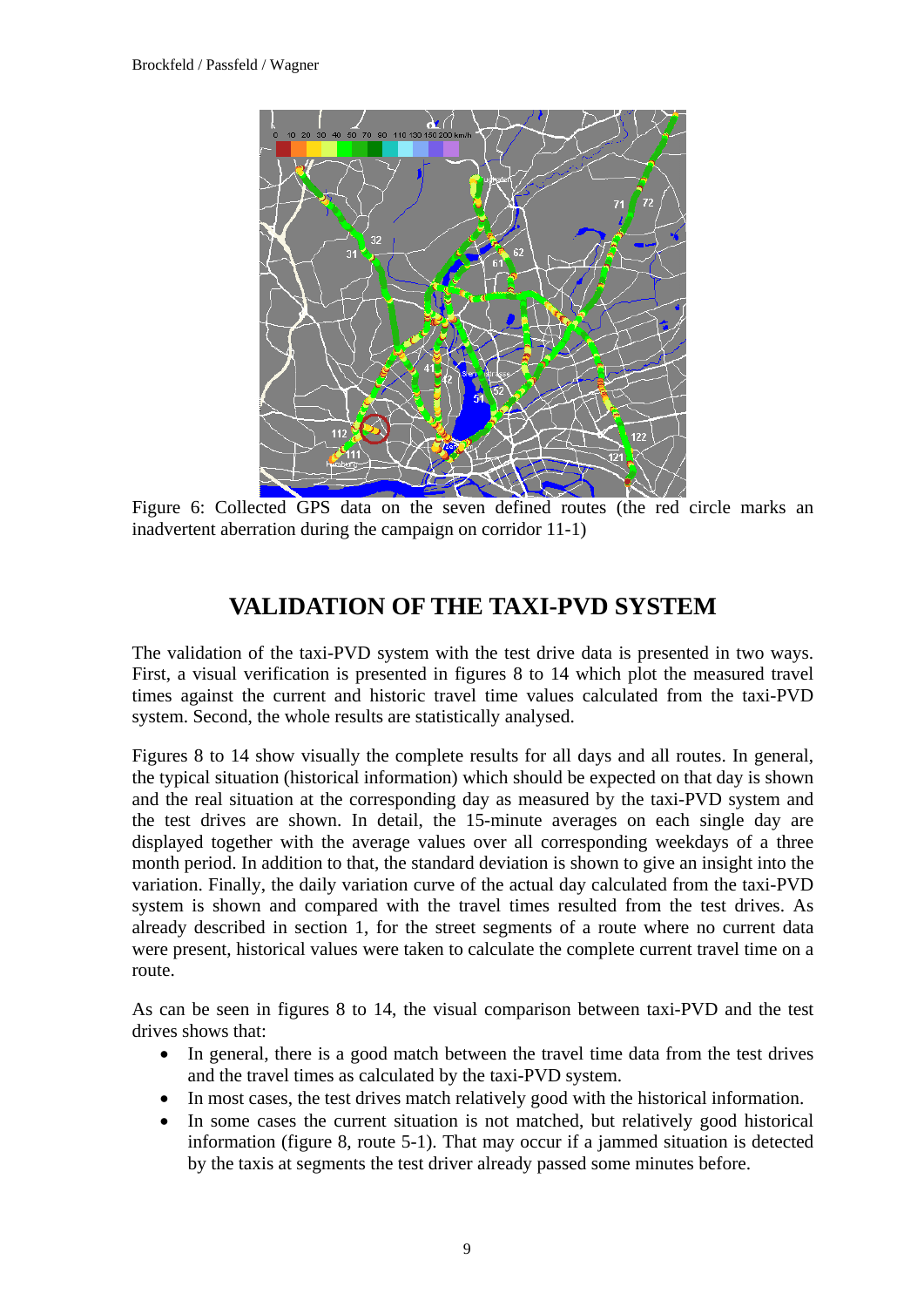In single cases the test drives do not match the current nor the historical curve at all (figure 8, route 5-2). This may be because a current jammed situation detected by the test driver on a segment of the route is not detected by the taxi-PVD system.

Taking anything together, the measured travel time values typically fall within the range specified by the variance of the taxi-PVD system, concerning the historical values as well as the current values.

A more detailed validation was done by comparing the deviations between travel times obtained from the test drives and the current 15 min averages. This was done by first calculating the absolute deviation ( $TT$  MFZ –  $TT$  TAXI) and then the relative percentage deviation ((TT\_MFZ – TT\_TAXI) / TT\_TAXI). Doing this for all 72 travel time deviations, gives the frequency distribution of the percentage differences as shown in figure 7.

58 out of 72 values lie between -10 % and 10 % (standard deviation is 9.4), which means that for 80 % of the compared travel times the difference is less than 10 %. Translated to travel times these 10 % mean for a typical route which can be driven in 20 minutes a deviation of about 2 Minutes.

These results may be compared to the system immanent standard deviation and variation coefficient. The standard deviation  $\sigma_{\rm c}$  of the current travel times to the historical 15 minute intervals is defined as:

$$
\sigma_{x} = \sqrt{\frac{1}{N-1} \sum_{i=1}^{N} (x_{i} - \overline{x})^{2}}.
$$

N is the number of current ravel times in a 15-min interval, x is the historical 15-min average. The variation coefficient VarK gives a percentage value and is defined by:

$$
VarK = \frac{\sigma_x}{x} * 100\% .
$$

Calculating these values over all routes and all days, an average standard deviation of about 2.0 minutes and a variation coefficient 9.7 % is obtained.

Thus, the differences between the taxi-PVD system and the results obtained from the test drives of about 10 % are in average in the range of the system immanent variation of 9.7%.



Figure 7: Absolute frequency of the percentage travel time deviations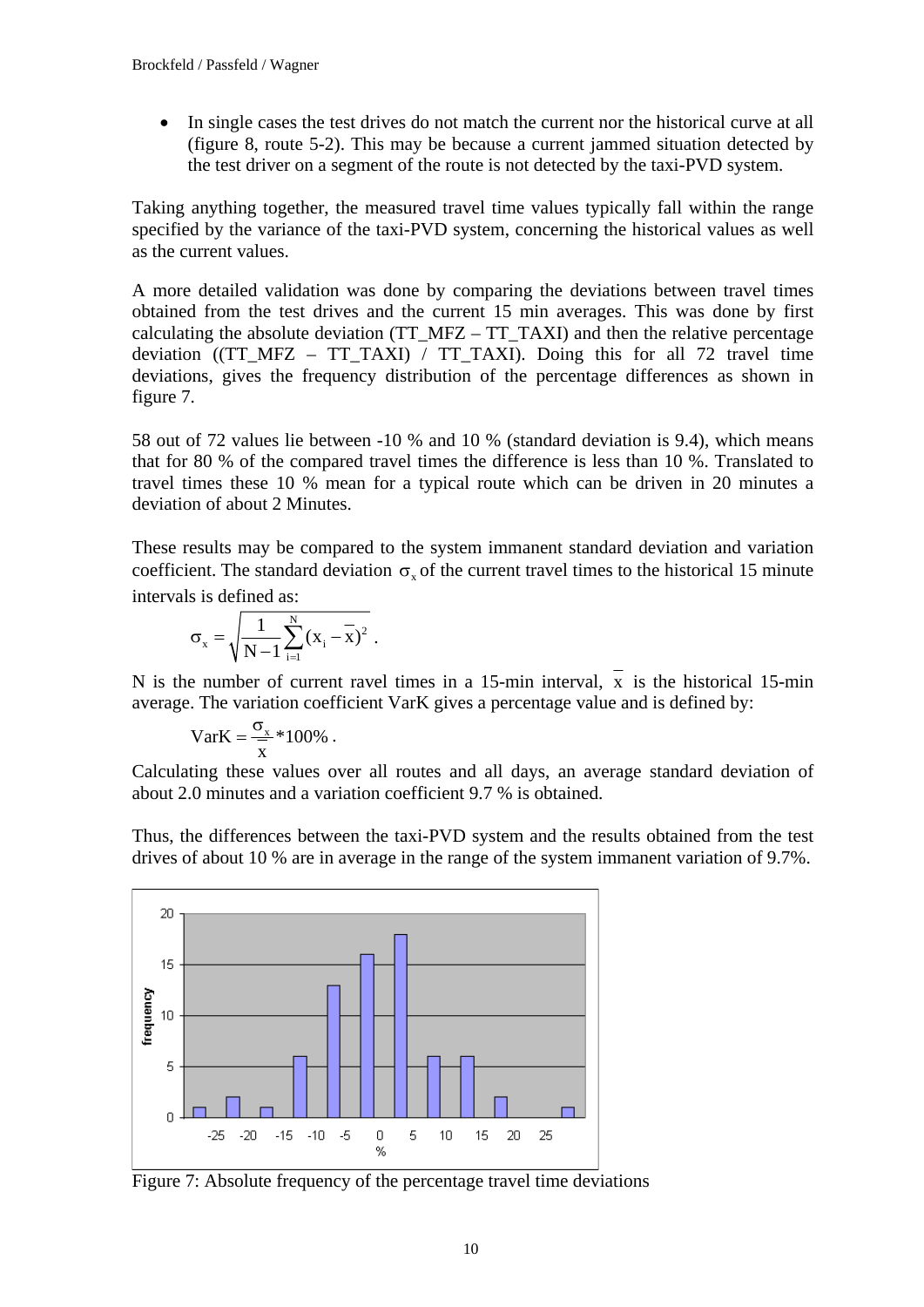

Figure 8: Travel times on Route 4 on 2006-03-14 in comparison to weekday averages, direction 1 (left) and 2 (right).



Figure 9: Travel times on Route 5 on 2006-03-14 in comparison to weekday averages, direction 1 (left) and 2 (right).



Figure 10: Travel times on Route 6 on 2006-03-14 in comparison to weekday averages, direction 1 (left) and 2 (right).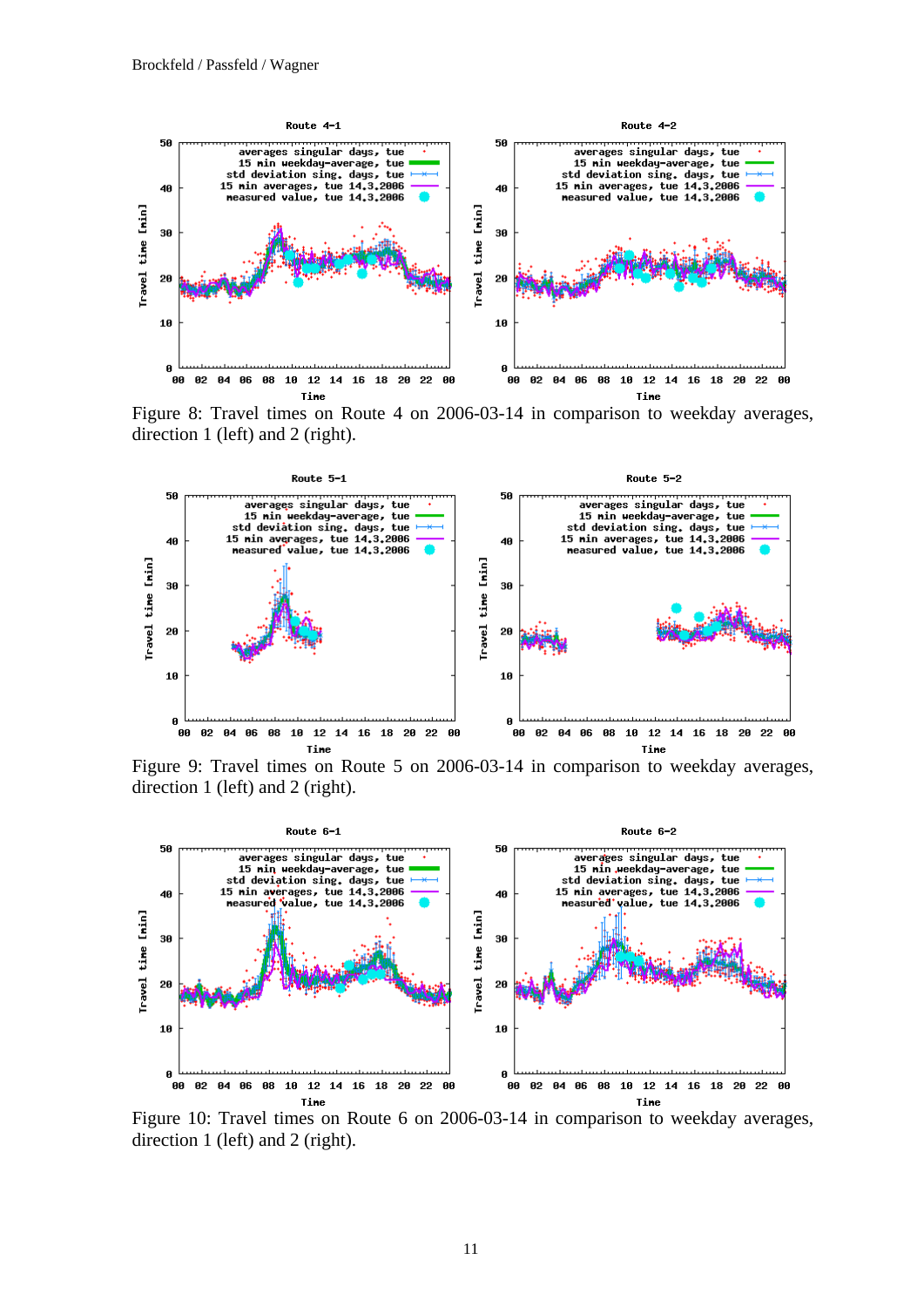

Figure 11: Travel times on Route 3 on 2006-03-15 in comparison to weekday averages, direction 1 (left) and 2 (right).



Figure 12: Travel times on Route 7 on 2006-03-15 in comparison to weekday averages, direction 1 (left) and 2 (right).



Figure 13: Travel times on Route 11 on 2006-03-15 in comparison to weekday averages, direction 1 (left) and 2 (right).